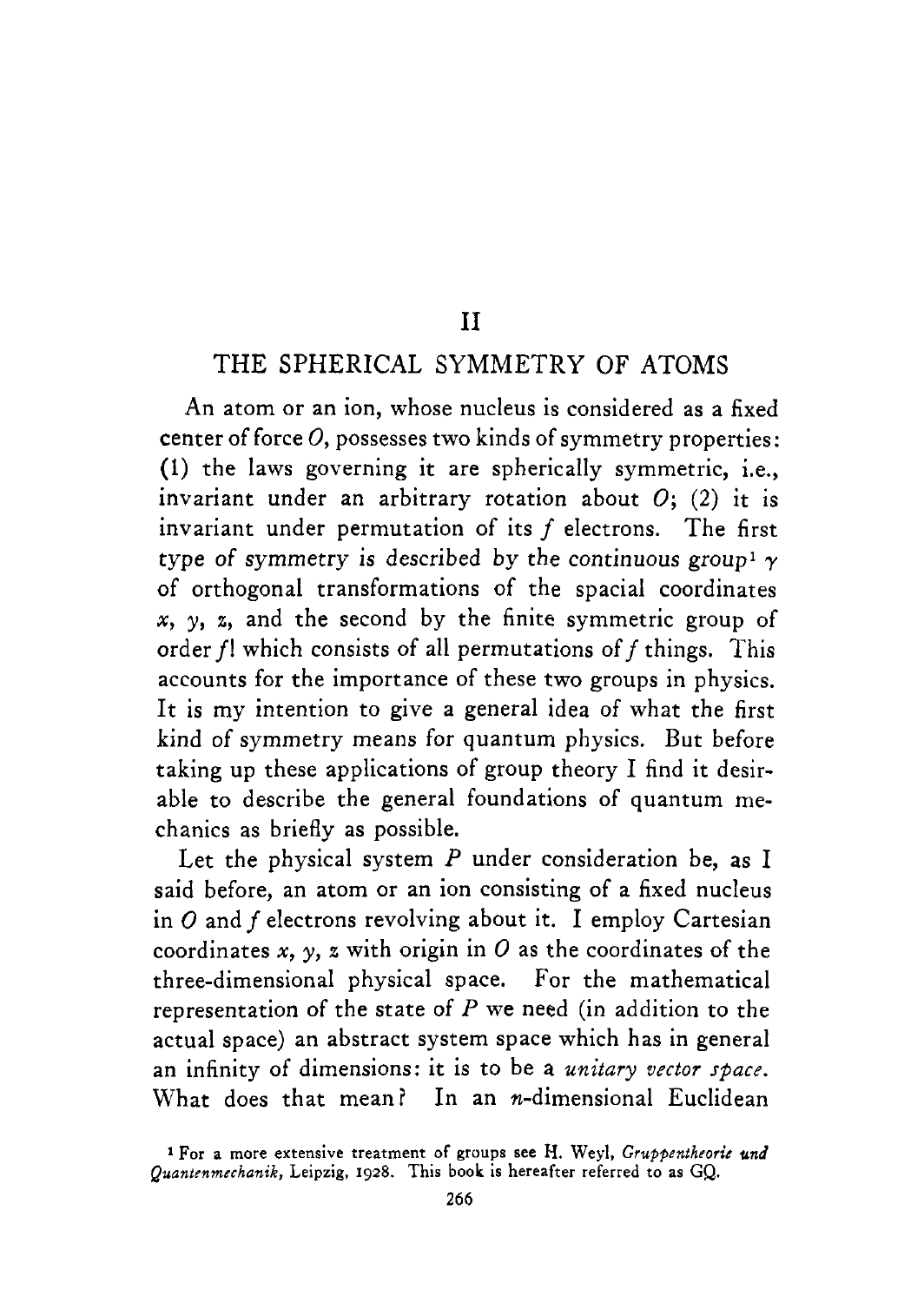Spherical Symmetry of Atoms **267** 

vector space each vector  $r$  is described with respect to a Cartesian or normal coordinate system by its *n* components  $x_1, x_2, \dots, x_n$ . The square of the length of **g** is

(1)  $x^2 = x_1^2 + x_2^2 + \cdots + x_n^2$ .

**All** Cartesian coordinate systems are equally admissible; they are transformed into each other by *orthogonal transformations, i.e., linear homogeneous transformations which* leave the quadratic form (1) invariant. But when the components  $x_i$  are allowed to take arbitrary complex values instead of real ones, as **is** the case in quantum physics, the form (1) loses its positive definite character and must be replaced by

(2)  $x^2 = \bar{x}_1 x_1 + \bar{x}_2 x_2 + \cdots + \bar{x}_n x_n$ 

where  $\dot{x}_i$  is the conjugate complex of  $x_i$ . We then speak of unitary instead of Euclidean geometry; linear transformations which leave  $\bar{x}_1x_1 + \cdots + \bar{x}_nx_n$  invariant are called unitary transformations. The scalar product  $(r h)$  of two vectors **r** and *q* in unitary geometry is defined by

 $(\mathbf{r} \ \mathbf{v}) = \bar{x}_1 y_1 + \cdots + \bar{x}_n y_n.$ 

The first general principle in the construction of the mathematical skeleton<sup>1</sup> of quantum theory is this:

I. *There is associated with the physical system P a unitary system space 8; every state of the system is represented by* **<sup>a</sup>** *vector in* R. In Schrodinger's wave theory of a single particle this space  $\Re$  consists of all functions  $\psi$  (x  $\nu$  z) of the coordinates  $x \vee z$  of the particle for which the integral of  $\overrightarrow{\psi}\psi$ has a finite value. They form a vector space (of an infinity of dimensions) because these functions allow addition and multiplication with arbitrary complex numbers. The integral just mentioned replaces the sum **(2).** The undulatory character of physical phenomena, the fact that they show *interference,* i.e., linear superposition with arbitrary shifts **1 See** GQ, **i14.**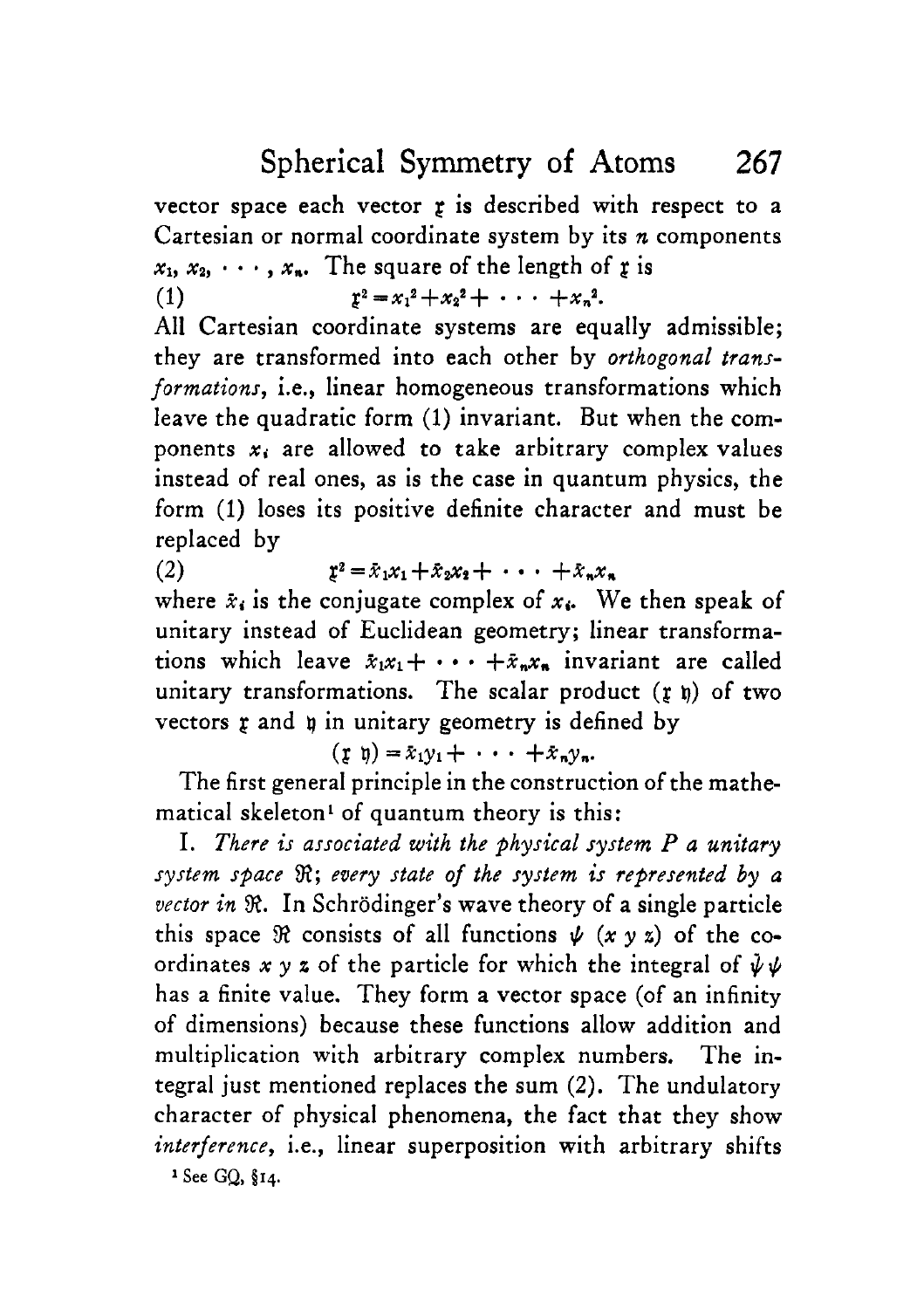of phase, means that we are dealing with vectors in a complex vector space which are capable of addition and multiplication by complex numbers. It is unitary because there exists something like *intensity.* 

**A** linear transformation

$$
x_i' = \sum_k l_{ik} x_k
$$

can be interpreted *as* an *operator L* which carries the arbitrary vector  $\mathbf{r} = (x_i)$  over into  $\mathbf{r}' = (x_i')$ ; the linear character of such an operator is described by the functional equations

$$
(\mathfrak{x} + \mathfrak{y})' = \mathfrak{x}' + \mathfrak{y}'; \quad (a \cdot \mathfrak{x})' = a \cdot \mathfrak{x}'
$$

 $L = ||l_{ik}||$  is the coefficient matrix of *L* in the chosen normal coordinate system. If we go over to **a** new normal coordinate system by means of the unitary transformation *U*  the same operator *L* is expressed by another matrix  $L' = ||l'|_{ik}$ instead of *L,* namely

$$
L'=ULU^{-1}.
$$

*L* is itself unitary if it leaves the square of the length of an arbitrary vector invariant:  $r'^2 = r^2$ . *L* is an Hermitian operator if the scalar product  $(r \cdot Lq)$  is conjugate complex to the scalar procuct  $(p \cdot Lr)$ ; the matrix *L* then fulfills the condition of symmetry  $l_{ki} = l_{ik}$ . The scalar product

 $(r \cdot Lr) = \sum l_{ik}x_ix_k$ 

is called an Hermitian form.'

The main theorem on Hermitian forms is the theorem concerning the existence of principal axes, which is so familiar to you in the two- and three-dimensional Euclidean geometry, where ellipses and ellipsoids appear in place of Hermitian forms. One can always find a normal coordinate system  $e_i$  in which the given Hermitian form *L* reduces to

#### $\Sigma_i l_i \tilde{x}_i x_i$

or in terms of which the Hermitian operator is expressed by the simple equation  $x_i' = l_i x_i$ .  $\epsilon_i$  are the characteristic vectors

*GQ,* **P. 17.**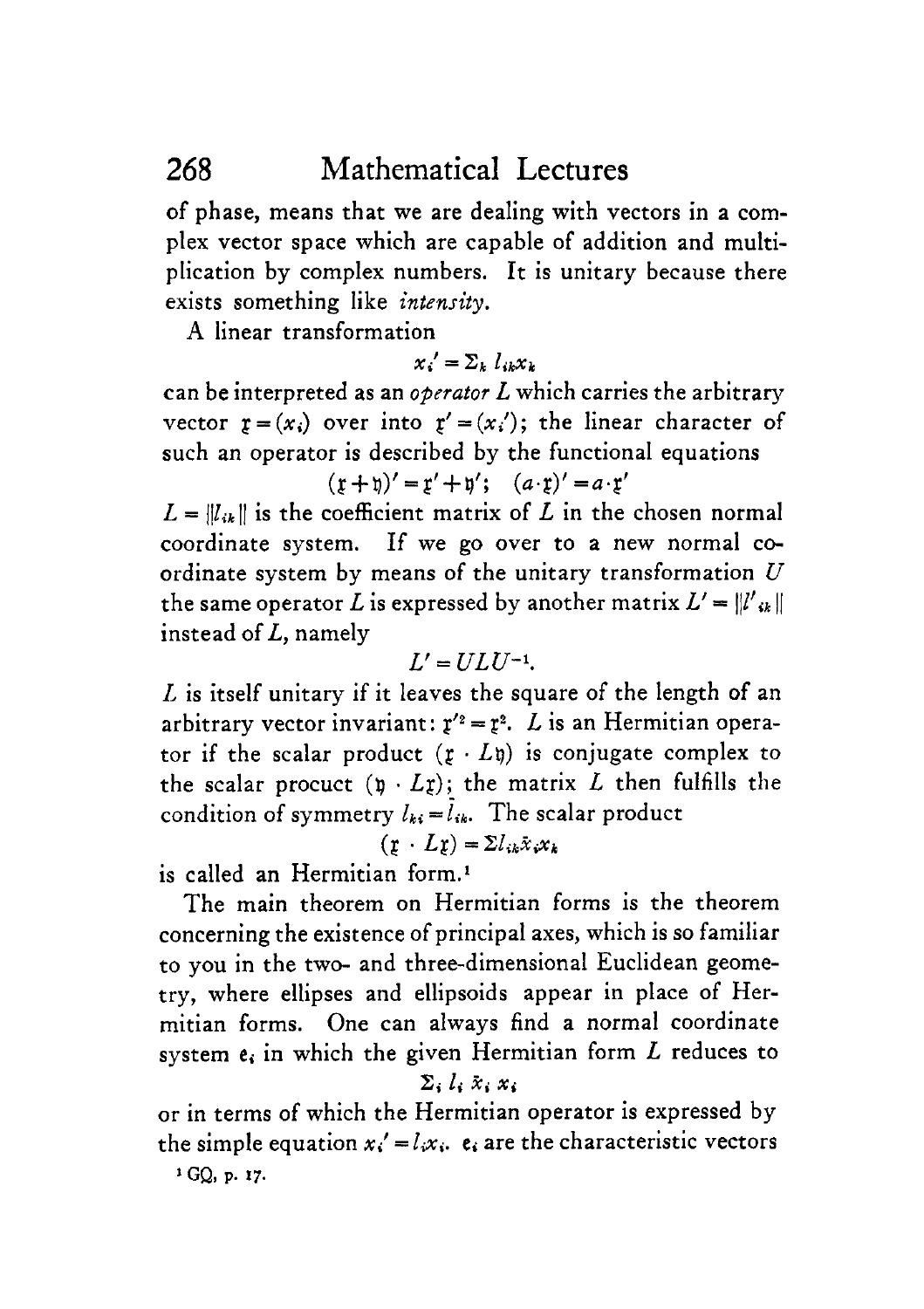("Eigenvektoren" in German) and *14* the corresponding characteristic numbers ("Eigenwerte").

**I** can express the second and third general principles of quantum theory in terms of these notions. The general question of quantum theory is this: What are the possible values of a given physical quantity *L,* and what is the probability that it will assume these values when the system is in a given state *r?* Before we can answer this question we must know how the state of our physical system and how any quantity *L* of *P* can be described mathematically. Principle I takes care of the description of the state **g,** and Principle I1 asserts that:

11. *Each physical quantity L of P ir represented by a certain Hermitian operator L in system space* **9l.1** 

And on the basis of this mathematical scheme the answer to the general physical question is:

*The possible values of a physical quantity L ure the characteristic values li* of *the Hermitian* form *L which represents it; the relative probability that it will assume the value l<sub>i</sub> in the state g is given by the number*  $\bar{x}$ , $\dot{x}$ , *i.e., the square of the absolute value of the projection* of **g** *along the i-th principal axis.'*  111.

The situation is the following-cum *grano salis!* (The diagram has been drawn in two instead of an infinite number **of** dimensions.)



The quantity under consideration will only assume a  $^{1}$  **GQ,**  $\frac{6}{3}$ **14.**  $^{2}$  **GQ,**  $\frac{6}{3}$ **5.**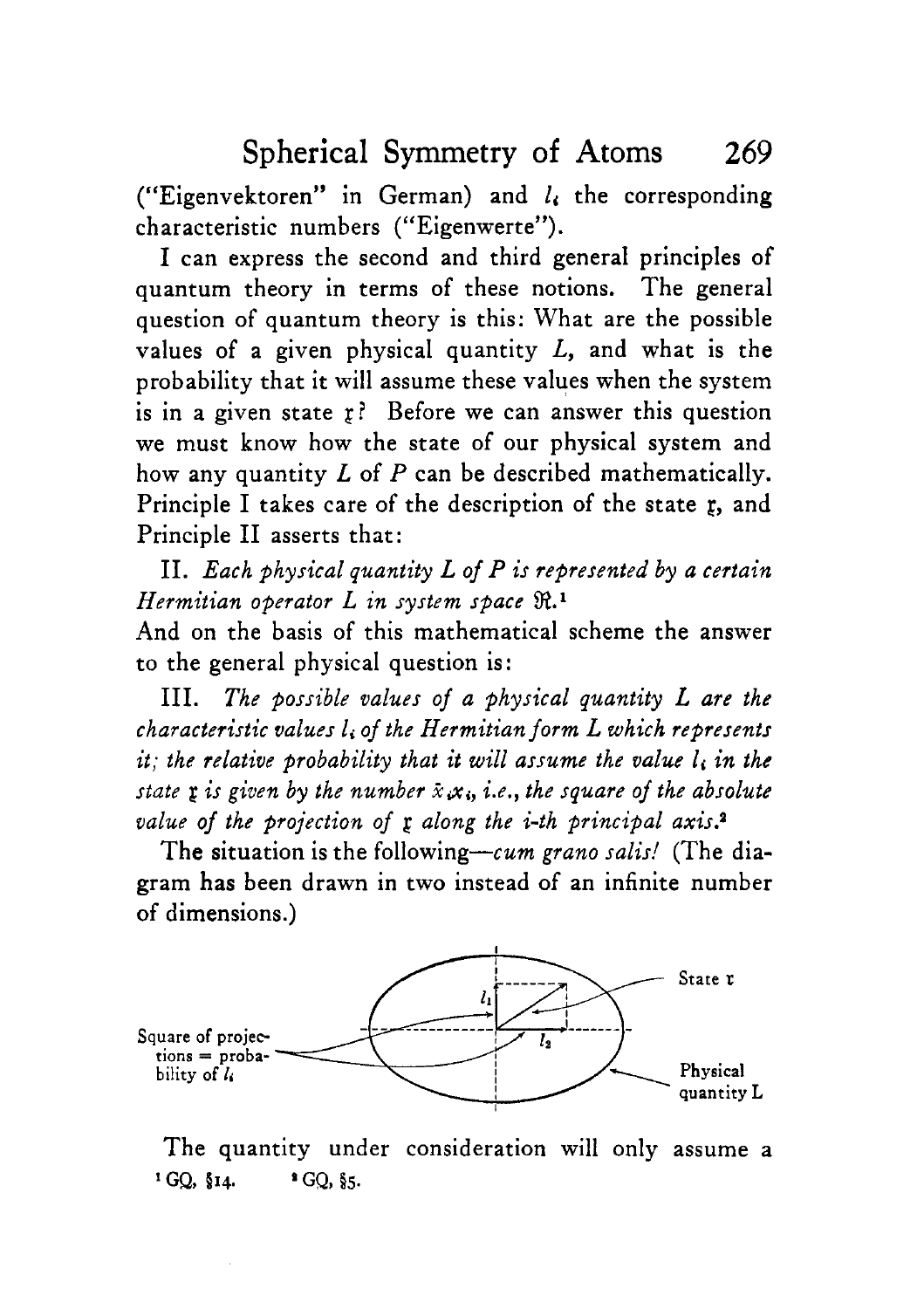value with certainty if **g** falls along one of the principal axes.

In Schrodinger's theory' of a single particle the coordinate *x* is represented by the linear Hermitian operator which carries  $\psi$  into  $x\psi$  (multiplication by x). This operator  $\psi \rightarrow x\psi$  is already referred to principal axes: Schrödinger employs that coordinate system in system space in which the operators which represent the coordinates of the electron are referred to principal axes. The probability that the coordinates  $x \vee z$  of the electron are within a volume  $V$ is given by the integral of  $\psi \psi$  over  $V$ , in agreement with our general probability principle 111.

The components  $p_x$ ,  $p_y$ ,  $p_x$  of momentum are represented by the Hermitian operators

$$
p_x:\psi\to\frac{h}{2\pi i}\frac{d}{dx}\psi;\cdots
$$

in Schrodinger's theory. *h* is Planck's constant; I shall henceforth employ units which are so chosen that  $h/2\pi$  becomes equal to l.

The fourth principle is the *dynamical law2* which asserts that:

IV. The state *I* of the system goes over into a new state *g+df after lapse of time dt which arises from f by an infinitesimal unitary operator* 

$$
d\mathfrak{r} = \frac{dt}{i} H\mathfrak{r} \quad \text{or } \frac{d\mathfrak{r}}{dt} = \frac{1}{i} H\mathfrak{r}.
$$

If I write an arbitrary infinitesimal unitary operator in this form it can be readily shown that  $H$  is an Hermitian operator. The quantity represented by His called *energy.* 

I now come back to my proper subject. In addition to the *real* process which carries the state **g** of our physical system

**a** GQ, **\$15.** 

*GQ,* **5x0.**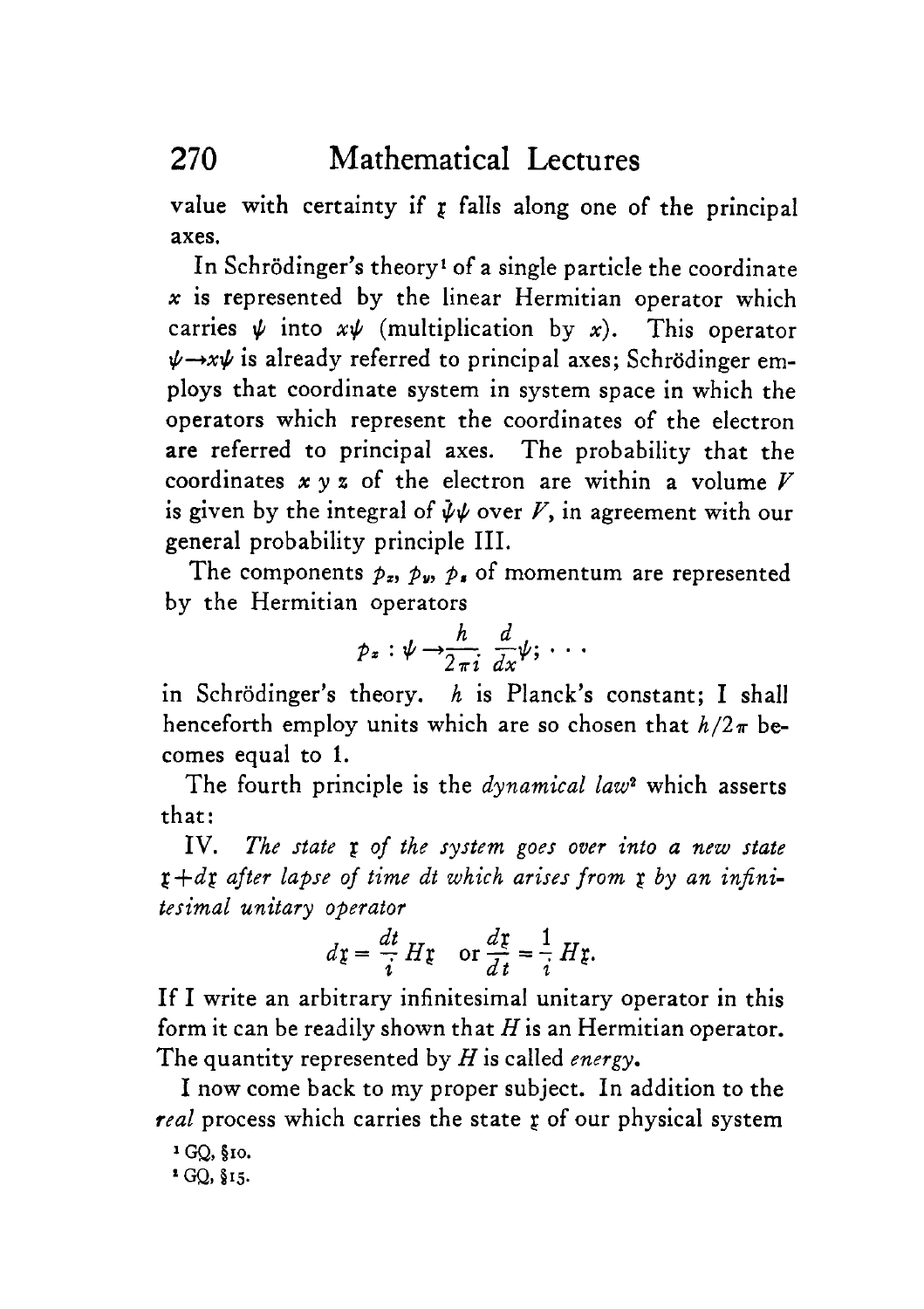*P* at time *t* over into the new state *r'* at a later time *t',*  I consider a *airtual* process: I rotate *P* about the origin 0 by the rotation **J;** by this process the arbitrary state *r* of *P* goes over into a new state **g'.** Since everything which is physically significant must remain unchanged and since the system space of the vector **g** is unitary, the transition  $r \rightarrow r'$ must be a linear unitary operator  $U(s)$ , dependent on s, in the system space. I say briefly that  $U(s)$  is *induced* in the system space by **J.** All such rotations **J** form the group of rotations of orthogonal transformations in our 3-dimensional Euclidean space. The correspondence  $U : s \rightarrow U(s)$  must obey the following law

$$
U(t)U(s)=U(ts):
$$

To the composition of rotations s, *t* corresponds the composition of the induced operations *U* in system space. The mathematician calls such a correspondence a *representation<sup>1</sup>* of the rotation group.

The transition  $t \rightarrow t'$  occurring in real physical time can be generated by the infinitesimal transition  $t \rightarrow t + dt$ , the dynamical law giving the induced infinitesimal unitary operator

in system space:  $d\mathfrak{x} = \frac{dt}{dt} H\mathfrak{x}$ . In the same way we may generate the group of rotations by the infinitesimal rotations about the *x-,* y-, and z-axes. The infinitesimal rotation about z

the z-axis is given by

(3)  $\delta x = -\gamma$ ,  $\delta y = x$ ,  $\delta z = 0$ .

I have purposely written no infinitesimal constant factor **<sup>c</sup>** on the right hand side of these equations; you may interpret

on the right hand side of these equations; you may interpret<br>the differential symbol  $\delta$  as differentiation  $\frac{d}{d\tau}$  with respect to a fictitious or virtual time  $\tau$ . Let the infinitesimal unitary *d d.r* 

GQ, §24.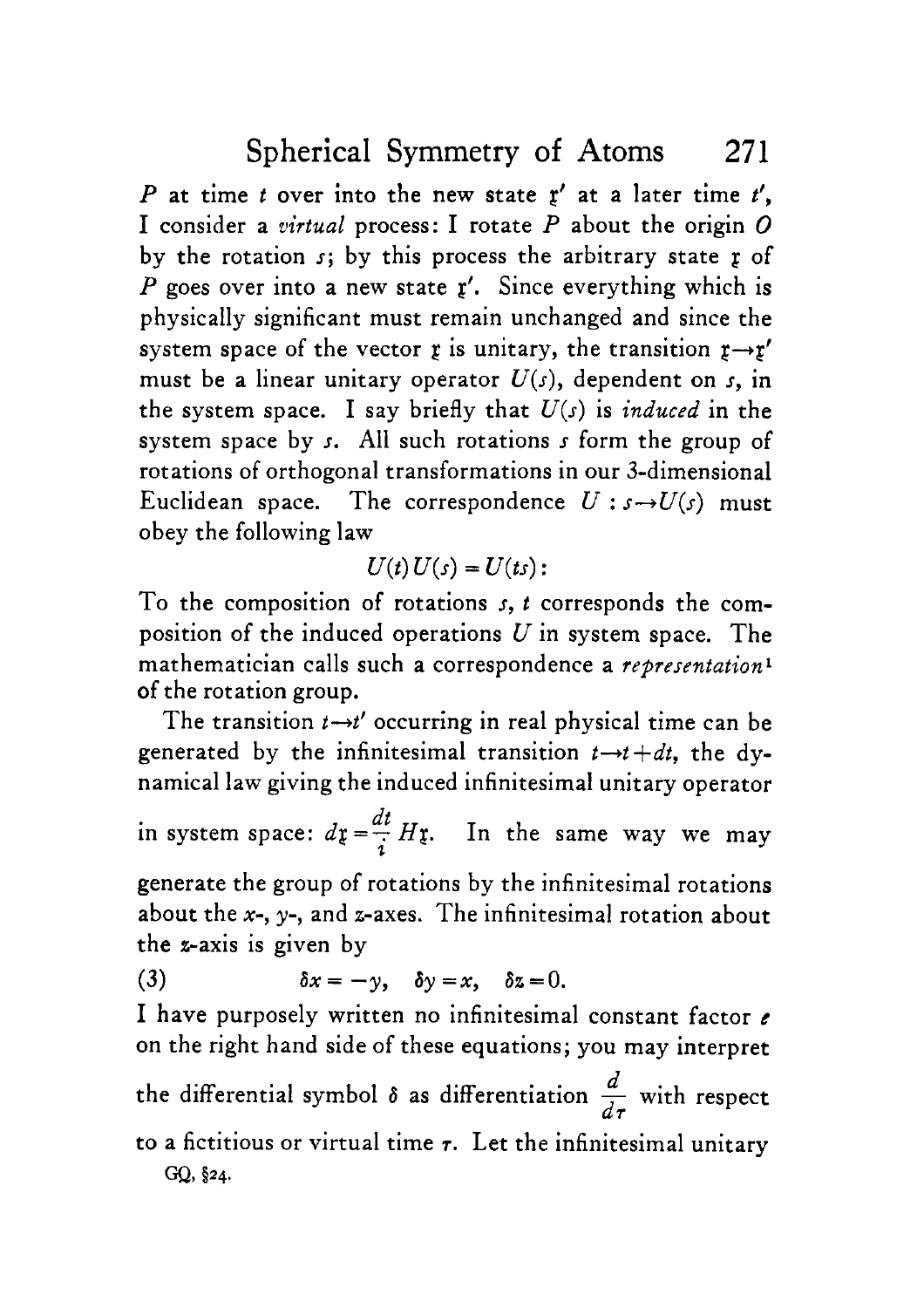operator induced in system space by this infinitesimal rotation be

$$
\delta \mathfrak{x} = -i M_z \mathfrak{x}.
$$

*M,, M,, M,* are then Hermitian operators; I call them, or rather the physical quantities represented by them the components of angular momentum *M.* Angular momentum has therefore the same significance for the virtual alteration of **g** by rotation as the energy has for the real alteration of the system  $P$  in time.

It can be easily deduced from the dynamical law that a physical quantity *A* is constant in time when its representing Hermitian operator commutes with  $H: HA = AH$ . That it is constant here means that the probabilities with which the quantity assumes its different values do not change in time. Of course *H* commutes with *H* itself, and therefore satisfies the law of conservation. But in the same way we see that  $A$  is a scalar quantity, i.e., is unchanged by rotation in space, if and only if it commutes with *M,* i.e., with the unitary operator induced in system space by the rotations in physical space. Now the energy  $H$  is certainly a scalar quantity, and consequently *M* commutes with *H.* But in accordance with what I have said above this means that *M*  **is** constant in time; angular momentum satisfies the law of conservation.

I shall illustrate these very general and abstract considerations by the simplest case which fits into the general scheme: Schrödinger's scalar wave theory for a single particle. Let the rotation *s* carry the point  $x \vee z$  over into  $x' \vee z'$ ; into what state  $\psi'$  does it carry the state  $\psi$  of our particle described by the Schrödinger function  $\psi$   $(x \vee z)$ ? Obviously this new state **is** defined by the equation

(4) 
$$
\psi'(x'y'z') = \psi(xyz).
$$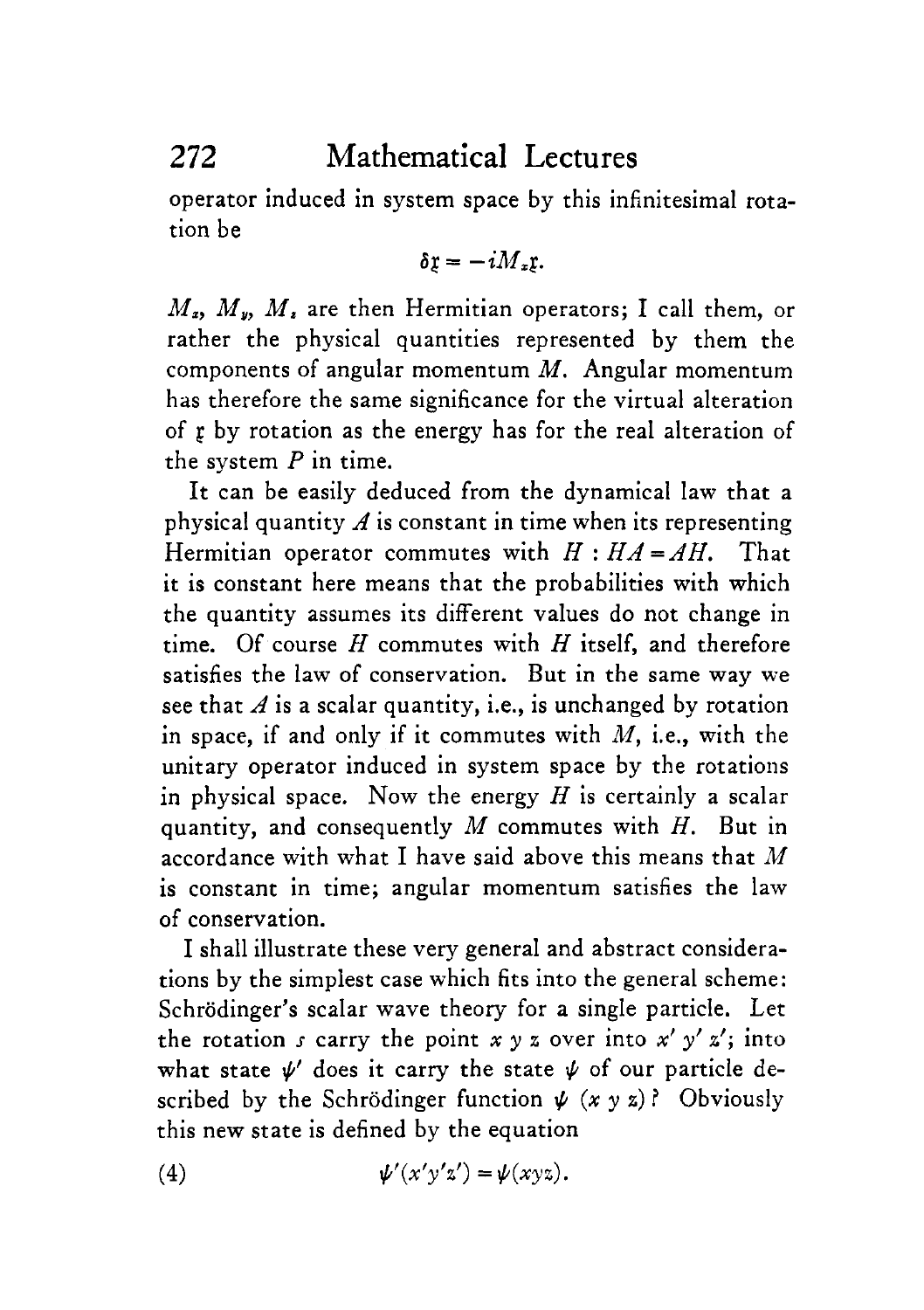### Spherical Symmetry of Atoms **273**

If *3* is an infinitesimal rotation, the increments

$$
\psi'(xyz) - \psi(xyz) = \delta \psi \text{ and } \delta x = x' - x
$$

are all infinitesimals; our equation **(4)** then yields

$$
\delta\psi+\left(\frac{\partial\psi}{\partial x}\,\delta x+\,\cdots\right)=0.
$$

For the infinitesimal rotation  $(3)$  about the *z*-axis we get

$$
\delta \psi = -\left(x \frac{\partial \psi}{\partial y} - y \frac{\partial \psi}{\partial x}\right)
$$

and consequently *M,* is the operator

(5) 
$$
L_{\bullet} = \frac{1}{i} \left( x \frac{\partial}{\partial y} - y \frac{\partial}{\partial x} \right)
$$

and this is in complete agreement with the expression for angular momentum in classical dynamics:

$$
(5^*)\qquad \qquad L_s = x p_v - y p_x
$$

I believe that the validity of the conservation law and this agreement with classical mechanics affords sufficient justification for our definition of angular momentum.

A unitary vector space  $\Re$  can be decomposed<sup>1</sup> into mutually perpendicular linear subspaces  $\mathfrak{R} = \mathfrak{R}_1 + \mathfrak{R}_2 + \cdots$ . That is to say, any vector *x* in  $\Re$  can be written in one and only one way as a sum  $x_1 + x_2 + \cdots$  the individual summands of which lie in  $\mathfrak{R}_1, \mathfrak{R}_2, \cdots$  respectively. For example, three-dimensional space can be decomposed into a plane and the line perpendicular to it. If we are given a linear unitary transformation of space, or a group of such transformations, we wish to carry out the decomposition in such a way that each of the subspaces  $\mathfrak{R}_1$ ,  $\mathfrak{R}_2$ ,  $\cdots$  remains invariant under the given transformations; we further wish to carry it as far as possible under this condition. **We** then say: **2** is decomposed into irreducible invariant sub-spaces with respect to the group under consideration. If, for example, we

**f** *GQ,* **pp. 10-11.**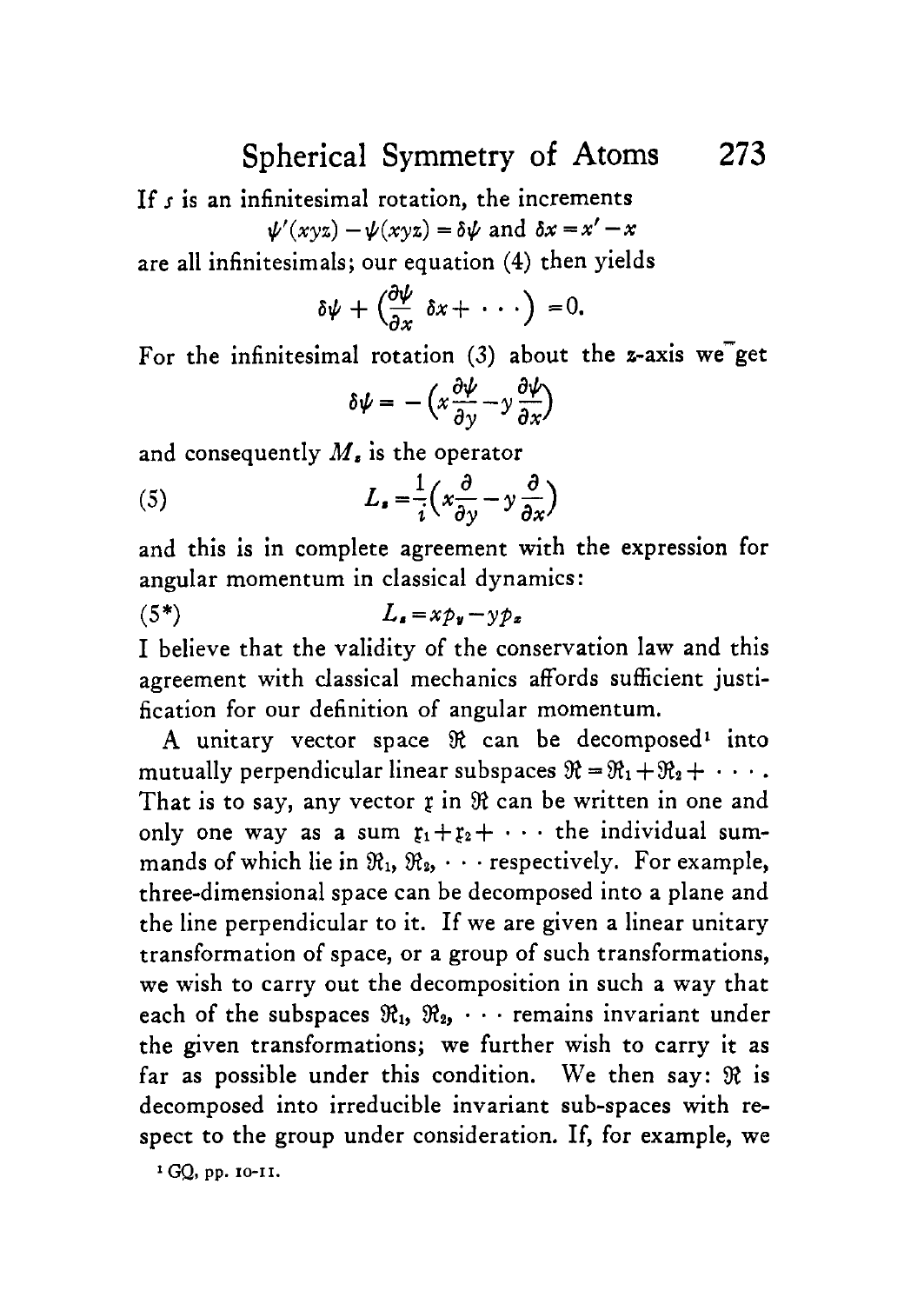have but a single infinitesimal unitary transformation the theorem on principal axes tells us that we can decompose into one-dimensional invariant sub-spaces-along the principal axes. The decomposition into irreducible invariant sub-spaces consequently corresponds to the separation of the various values which are possible for a physical quantity.

In particular, we consider the decomposition into invariant sub-spaces  $\Re$  relative to the group of transformations which are induced in system space  $\Re$  by the group of rotations in actual space. The rotation group then induces a definite representation  $\Gamma_i$  in each sub-space  $\mathcal{R}_i$ . The operator representing moment of momentum is correspondingly separated into partial operators, each of which operates on one of the spaces  $\mathcal{R}_i$ . At this point we use to advantage that discipline which the mathematicians call Topology or Analysis Situs. The rotations build a closed manifold, like the points on the surface of a sphere, and this has as consequence that there exists but a discrete set of different irreducible representations  $\Gamma_i$  of the group of rotations, which can be distinguished from one another by an index *j* which runs through the values  $i=0, \frac{1}{2}, 1, \frac{3}{2}, \cdots$ . The space  $\Re_i$  in which the representation  $\Gamma_i$  with index *j* is induced has  $2j+1$ dimensions. Consequently we know the moment of momentum  $M$  in  $\mathfrak{R}_i$  independently of the dynamical structure of the physical system under consideration; its components are the operators which correspond to the infinitesimal rotations in the representation  $\Gamma_i$ . Computing the square of the absolute value  $M^2$  we find that in  $\mathcal{R}_i$  this operator is simply multiplication by the constant  $i(i+1)$ . We thus come to the conclusion that the total system space  $\Re$  can be decomposed into subspaces  $\Re_i$  in such a way that

- (1)  $\Re_i$  has  $2i+1$  dimensions;
- (2) the energy in  $\mathcal{R}_i$  has a definite value  $E_i$ ; and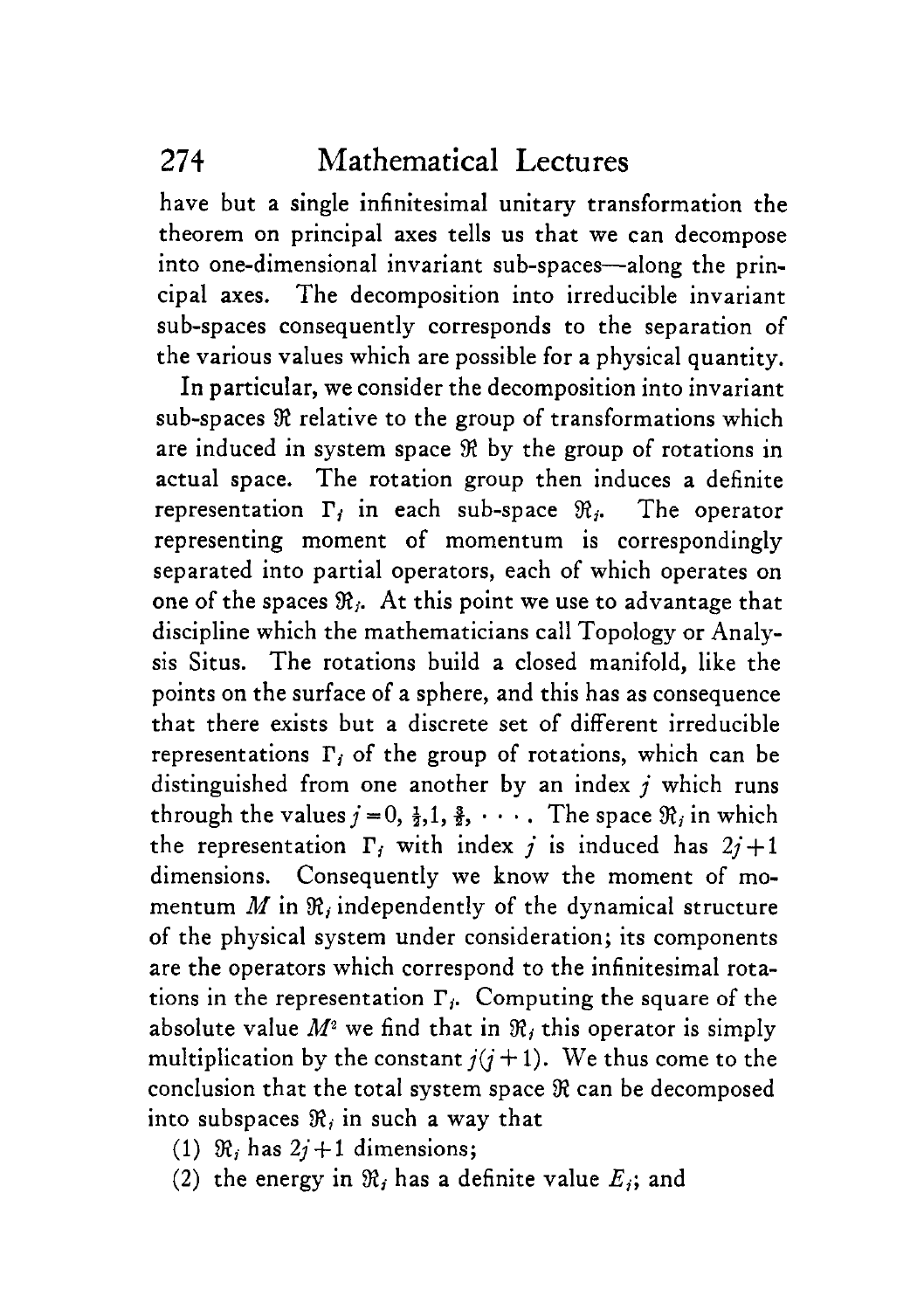**(3)** the square of the moment of momentum *Me* has the definite value  $i(i+1)$ .

*j* is called the inner quantum number of an atomic state represented by a vector lying in **Rj.** The infinitesimal displacement in time induces in system space the operator representing energy. Decomposition into invariant subspaces with respect to the group of actual displacements in time leads, therefore, to the principal axes of the energy operator. But since these displacements constitute an open group the various possible one-dimensional representations are not restricted *a priori* to a definite discrete set. This is the reason that we can give *a priori* definite discrete values of which the moment of momentum is capable, but not so in the case of the energy.

I must now mention as the last, the  $V$ -th quantum theoretic principle, that one which tells *us* how to effect the *composition of two physical systems'* into a single one. If  $(x_i)$  be an arbitrary vector in an *m*-dimensional space  $\Re$ . and  $(v_k)$  one such in an *n*-dimensional space  $\mathcal{R}'$ , we can consider the  $m \cdot n$  numbers  $x_i \circ k_i$  as the components of a vector  $z = r \times p$  in an  $(m \cdot n)$ -dimensional space which I designate as the cross-product  $\Re \times \Re'$ . If the  $x_i$  be subjected to a linear transformation *A* and the  $y_k$  to *B*, then the  $m \cdot n$  linearly independent quantities  $x_1x_2$  undergo a certain linear transformation  $A \times B$  induced in the product space  $\Re \times \Re'$  by *A* in  $\Re$  and *B* in  $\Re'$ . The rule of composition is: if  $\Re$ ,  $\Re'$ be the system spaces of the physical systems *P, P'* respectively, then  $\Re \times \Re'$  is the system space of the total system composed of both *P* and *P'.* An operator *A* which represents a physical quantity of *P* in  $\Re$  must be replaced by  $A \times 1$ in order to represent the same quantity in the total system space  $\mathcal{R} \times \mathcal{R}'$ :  $\times 1$  is here the identity in  $\mathcal{R}'$ . This factor  $\times 1$ *GQ,* **\$17.**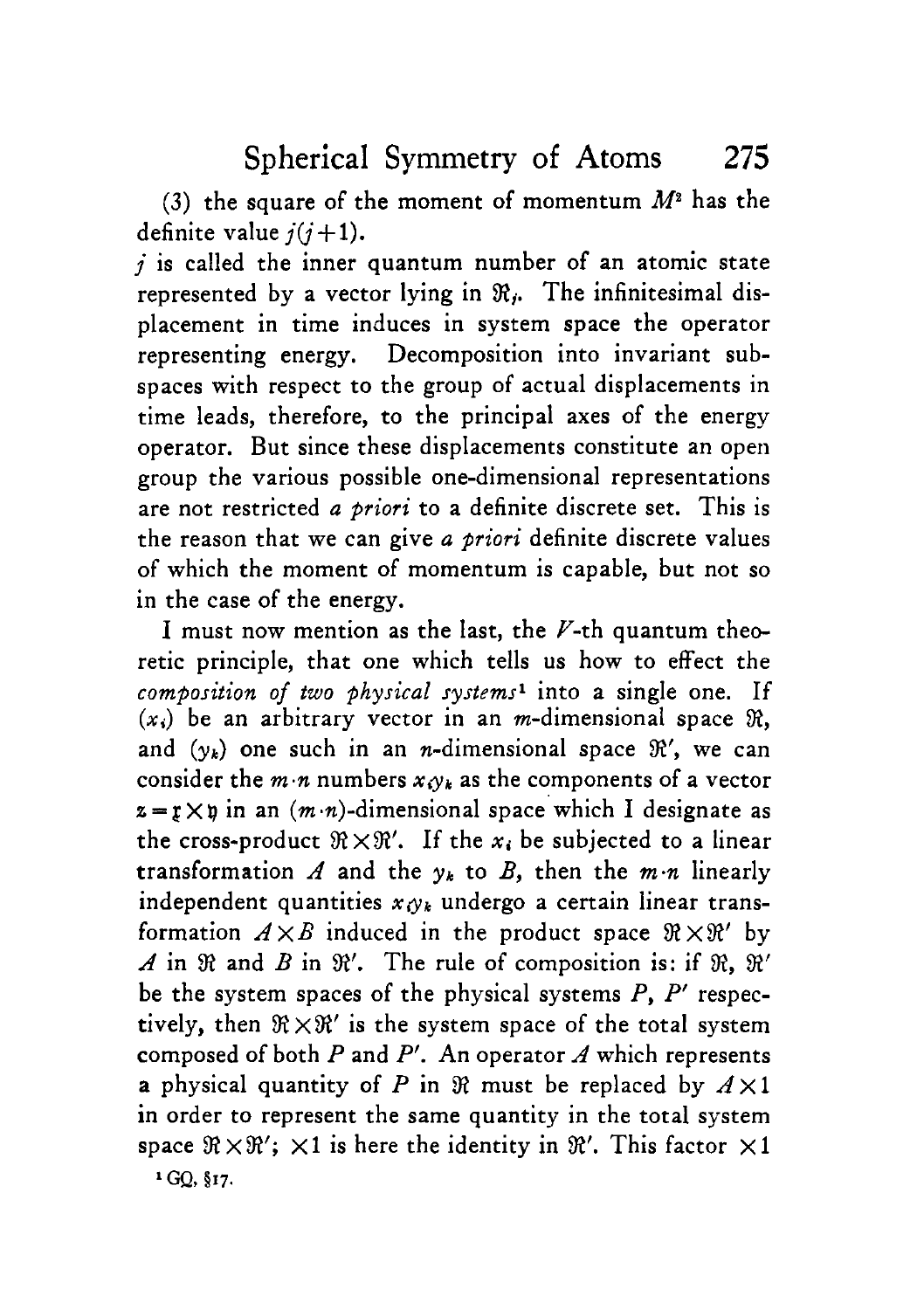leaves all relations between the operators *A* undisturbed. Similarly, an operator *B* which represents a quantity of *P'*  in  $\mathcal{R}'$ , must be replaced by  $1 \times B$ . It is thus possible to represent the quantities of *P* and *P'* by operators in the *same*  system space  $\Re \times \Re'$  without affecting the relations which exist between the quantities of either system. This is the situation intended when we say that the total physical system consists of two *kinematically independent parts.* 

What influence has multiplicative composition on the infinitesimal operators ? The equation

 $d(x_i, y_k) = dx_i \cdot y_k + x_i \cdot dy_k$ 

shows that the infinitesimal transformations

 $dx = Ax$ ,  $dy = By$ 

in % and **E'** induce the infinitesimal transformation  $(A \times 1) + (1 \times B)$ 

in the product space. In this sense infinitesimal operators behave additively on multiplicative composition.

Let the group  $\gamma$  of rotations induce representations

 $\mathfrak{U}: s \rightarrow U(s)$  in  $\Re$ ,  $\mathfrak{U}': s \rightarrow U'(s)$  in  $\Re'$ ;

it therefore induces the representation

 $W' \times W' : s \rightarrow U(s) \times U'(s)$ 

in product space  $\Re \times \Re'$ . Applying this to infinitesimal rotations and using the formula just derived for such we obtain the theorem: The moment of momentum of a physical system which consists of two kinematically independent parts is equal to the sum of the moments of momentum of the two partial systems. One might think that the same argument would hold for the operators in system space which give the infinitesimal displacement of the state vector in time, i.e., that the energy of the whole is equal to the sum of the energies of the parts. But there is an essential distinction between these two cases; the rotation in space is a virtual process, whereas the displacement in time describes what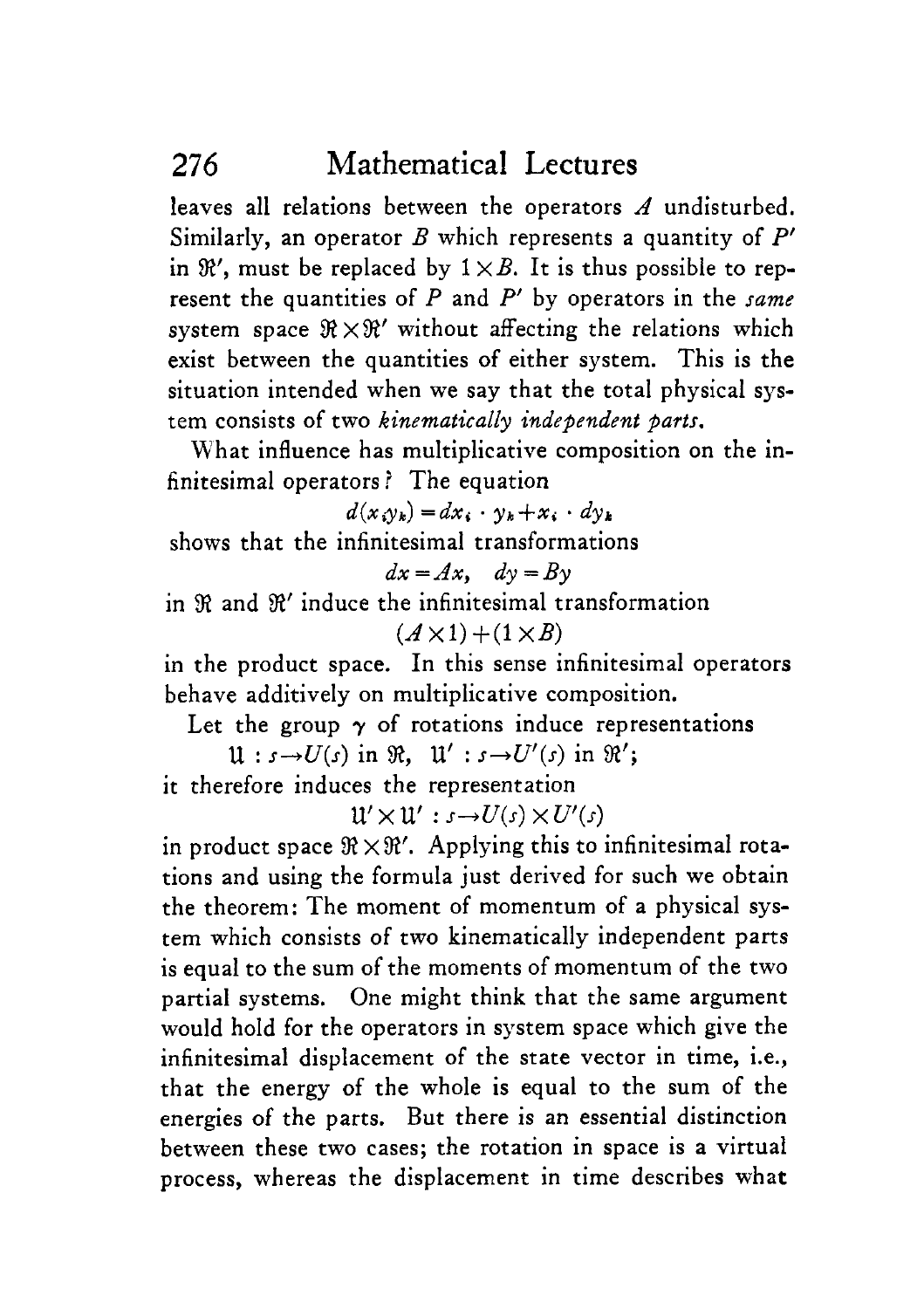actually happens. And this has as consequence that the law of the addition of energy only holds when the partial systems are dynamically, as well as kinematically, independent, i.e., when there is no interaction between them. The same theorem for angular momentum is not bound to this condition.

Iftheone part has an angular momentum whose magnitude is *j* and the other part *j',* then the angular momentum of the whole **is,** on classical mechanics, capable of all values between the limits  $j+j'$  and  $|j-j'|$ . The various possibilities are conditioned by the various angles which the two moments, vectors of lengths *j* and *j',* can make with each other. What is the analogous problem in quantum mechanics? We must build the cross-product of the two irreducible representations  $\Gamma_i$ ,  $\Gamma'_i$  and decompose it into its irreducible constituents. The problem is solved by the formula'

$$
\Gamma_i \times \Gamma_i' = \Sigma_i \Gamma_i
$$

where *i* takes on each of the values  $j+j'$ ,  $j+j'-1$ ,  $\cdots$ ,  $|j-j'|$  exactly once.

In order to follow the construction of an atom from electrons we will find it convenient to make use of a *vector model,* into which the angular momenta of the single electrons are introduced and added together in order to obtain the total. The mathematical interpretation given this model by quantum mechanics is characterized by the two circumstances:

(1) The determination of the various numerical possibilities **is** to be interpreted as decomposition into invariant irreducible sub-spaces;

**(2)** The addition of vectors has its mathematical counterpart in the multiplicative composition of the representations induced in these sub-spaces.

<sup>1</sup> GQ, §30.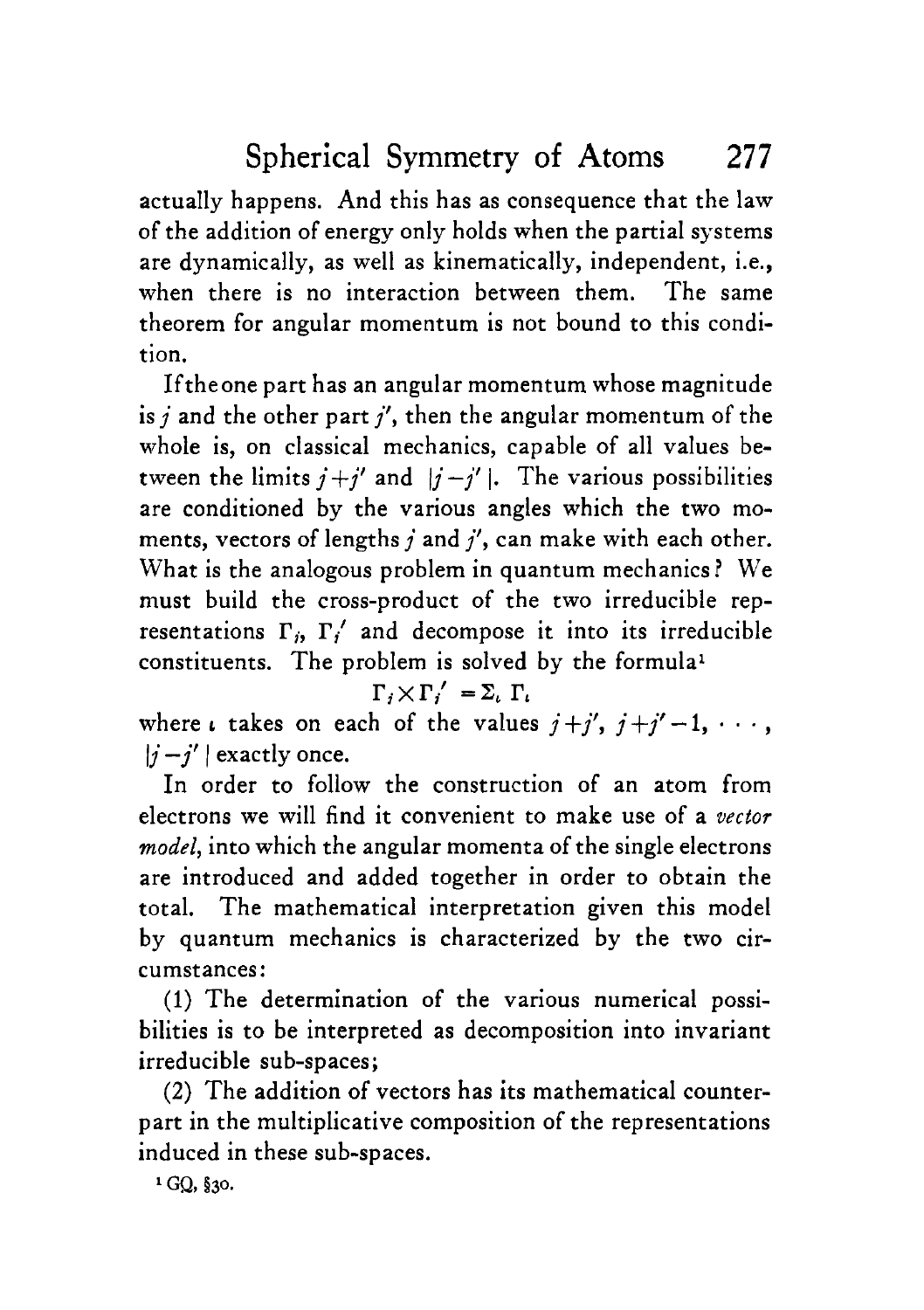This interpretation accounts for the following deviations from classical mechanics:

1) The inner quantum number *j* is restricted to the discrete values  $0, \frac{1}{2}, 1, \frac{3}{2}, \cdots;$ 

**2)** The square of the absolute value of the angular momentum is  $j(j+1)$  instead of  $j^2$ ;

3) The inner quantum number obtained on composition is not capable of all values between  $j+j'$  and  $|j-j'|$ , but only of those among them which differ from  $j+j'$  by an integer.

In Schrödinger's wave theory the inner quantum number is only capable of integral values. This is, however, in disagreement with the observations on alkali spectra, which show a doublet with inner quantum numbers  $j=l=\frac{1}{2}$  instead of a simple term with inner quantum number *1.* But if the wave function  $\psi$  has two components  $\psi_1$ ,  $\psi_2$  which depend on the coordinate system in such a way that under the influence of a rotation  $s$  they undergo that transformation which corresponds to  $s$  in the representation  $\Gamma$ , these facts are readily explained. The situation can be described by considering the single electron to consist in abstract of two kinematically independent parts, the electron translation and the electron spin.<sup>1</sup> The arguments  $(x, y, z)$  in  $\psi$ characterize the components in the system space associated with the translation and the indices 1, **2** the components in the two-dimensional system space associated with the spin. The angular momentum of translation is given by the classical formula *(5);* its inner quantum number is always integral and is called the azimuthal quantum number of the electron. The inner quantum number of the spin is  $\frac{1}{2}$ . If we distinguish in this way between the translatory angular momentum and the spin of each electron we arrive naturally

**1 GO, \$37.**